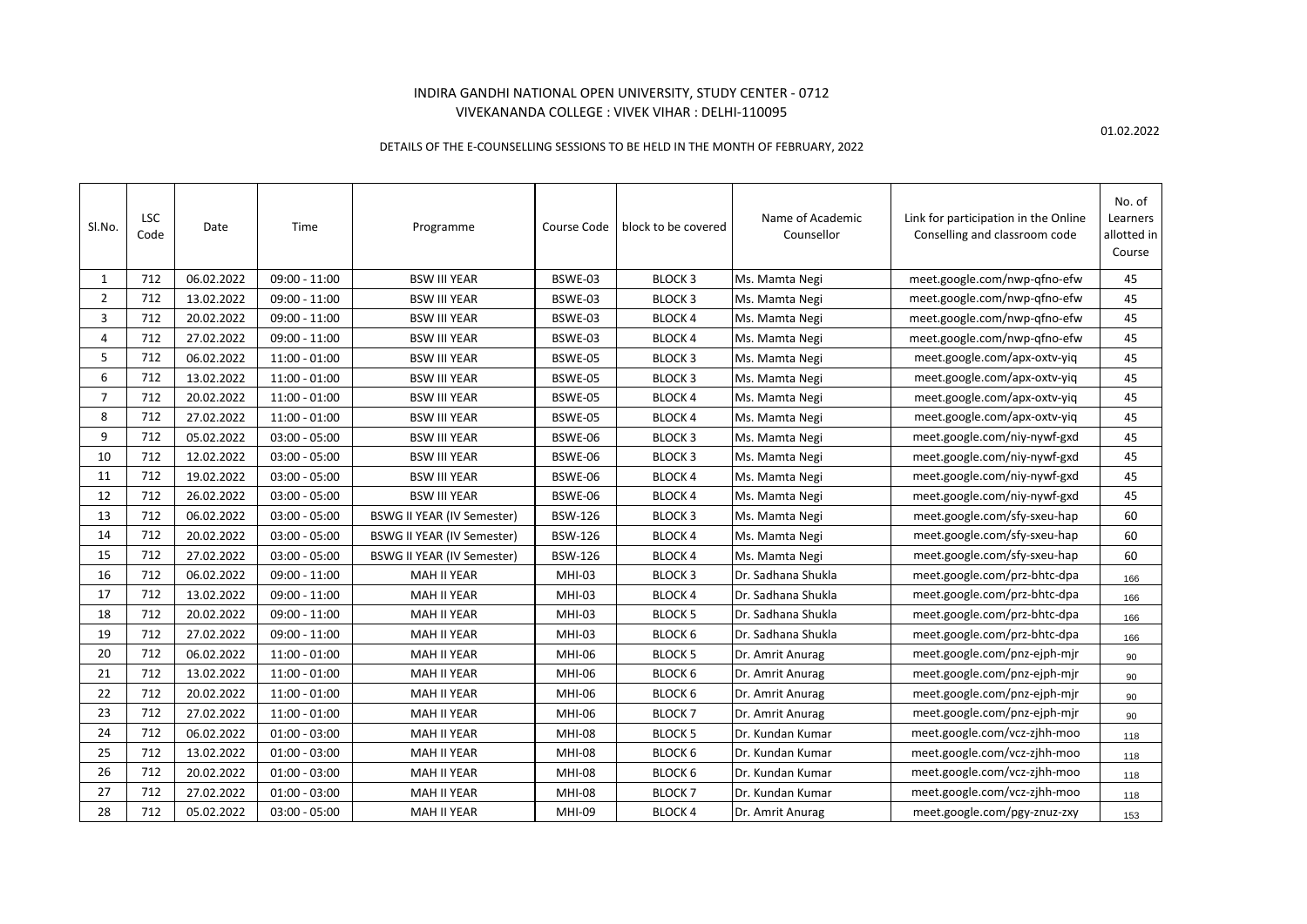| SI.No. | <b>LSC</b><br>Code | Date       | Time            | Programme          | Course Code     | block to be covered | Name of Academic<br>Counsellor | Link for participation in the Online<br>Conselling and classroom code | No. of<br>Learners<br>allotted in<br>Course |
|--------|--------------------|------------|-----------------|--------------------|-----------------|---------------------|--------------------------------|-----------------------------------------------------------------------|---------------------------------------------|
| 29     | 712                | 12.02.2022 | $03:00 - 05:00$ | <b>MAH II YEAR</b> | <b>MHI-09</b>   | <b>BLOCK 5</b>      | Dr. Amrit Anurag               | meet.google.com/pgy-znuz-zxy                                          | 153                                         |
| 30     | 712                | 19.02.2022 | $03:00 - 05:00$ | <b>MAH II YEAR</b> | MHI-09          | <b>BLOCK 5</b>      | Dr. Amrit Anurag               | meet.google.com/pgy-znuz-zxy                                          | 153                                         |
| 31     | 712                | 26.02.2022 | $03:00 - 05:00$ | MAH II YEAR        | MHI-09          | <b>BLOCK 6</b>      | Dr. Amrit Anurag               | meet.google.com/pgy-znuz-zxy                                          | 153                                         |
| 32     | 712                | 06.02.2022 | $03:00 - 05:00$ | MAH II YEAR        | <b>MHI-10</b>   | <b>BLOCK 5</b>      | Dr. Kundan Kumar               | meet.google.com/qpd-bium-yen                                          | 101                                         |
| 33     | 712                | 13.02.2022 | $03:00 - 05:00$ | <b>MAH II YEAR</b> | <b>MHI-10</b>   | <b>BLOCK 5</b>      | Dr. Kundan Kumar               | meet.google.com/qpd-bium-yen                                          | 101                                         |
| 34     | 712                | 20.02.2022 | $03:00 - 05:00$ | <b>MAH II YEAR</b> | MHI-10          | <b>BLOCK 6</b>      | Dr. Kundan Kumar               | meet.google.com/qpd-bium-yen                                          | 101                                         |
| 35     | 712                | 27.02.2022 | $03:00 - 05:00$ | MAH II YEAR        | MHI-10          | <b>BLOCK7</b>       | Dr. Kundan Kumar               | meet.google.com/qpd-bium-yen                                          | 101                                         |
| 36     | 712                | 12.02.2022 | $01:00 - 03:00$ | <b>MAH II YEAR</b> | <b>MPSE-003</b> | <b>UNIT 1,2,3</b>   | Dr. Amrit Anurag               | meet.google.com/cuo-hkot-wuy                                          | 36                                          |
| 37     | 712                | 19.02.2022 | $01:00 - 03:00$ | MAH II YEAR        | MPSE-003        | <b>UNIT 4,5,6</b>   | Dr. Amrit Anurag               | meet.google.com/cuo-hkot-wuy                                          | 36                                          |
| 38     | 712                | 26.02.2022 | $01:00 - 03:00$ | MAH II YEAR        | MPSE-003        | <b>UNIT 7,8,9</b>   | Dr. Amrit Anurag               | meet.google.com/cuo-hkot-wuy                                          | 36                                          |
| 39     | 712                | 05.02.2022 | $01:00 - 03:00$ | <b>MAH II YEAR</b> | <b>MPSE-004</b> | UNIT 13,14,15       | Dr. Amrit Anurag               | meet.google.com/ddo-dapc-iph                                          | 36                                          |
| 40     | 712                | 06.02.2022 | $03:00 - 05:00$ | MEC II YEAR        | <b>MEC-007</b>  | <b>BLOCK4</b>       | Mr. Lalit                      | meet.google.com/obc-gvxt-qcx                                          | 119                                         |
| 41     | 712                | 13.02.2022 | $03:00 - 05:00$ | MEC II YEAR        | <b>MEC-007</b>  | <b>BLOCK 5</b>      | Mr. Lalit                      | meet.google.com/obc-gvxt-qcx                                          | 119                                         |
| 42     | 712                | 20.02.2022 | $03:00 - 05:00$ | MEC II YEAR        | <b>MEC-007</b>  | <b>BLOCK 6</b>      | Mr. Lalit                      | meet.google.com/obc-gvxt-qcx                                          | 119                                         |
| 43     | 712                | 06.02.2022 | $01:00 - 03:00$ | MEC II YEAR        | <b>MEC-106</b>  | <b>BLOCK 5</b>      | Mr. Lalit                      | meet.google.com/gdt-hmfc-dbg                                          | 119                                         |
| 44     | 712                | 13.02.2022 | $01:00 - 03:00$ | MEC II YEAR        | <b>MEC-106</b>  | <b>BLOCK 6</b>      | Mr. Lalit                      | meet.google.com/gdt-hmfc-dbg                                          | 119                                         |
| 45     | 712                | 20.02.2022 | $01:00 - 03:00$ | MEC II YEAR        | <b>MEC-106</b>  | <b>BLOCK 6</b>      | Mr. Lalit                      | meet.google.com/gdt-hmfc-dbg                                          | 119                                         |
| 46     | 712                | 06.02.2022 | $09:00 - 11:00$ | MEC II YEAR        | <b>MEC-108</b>  | <b>BLOCK 5</b>      | Mr. Amit Singh Khokhar         | meet.google.com/srk-fufq-rnr                                          | 119                                         |
| 47     | 712                | 13.02.2022 | $09:00 - 11:00$ | MEC II YEAR        | <b>MEC-108</b>  | <b>BLOCK 6</b>      | Mr. Amit Singh Khokhar         | meet.google.com/srk-fufq-rnr                                          | 119                                         |
| 48     | 712                | 20.02.2022 | $09:00 - 11:00$ | MEC II YEAR        | <b>MEC-108</b>  | <b>BLOCK 6</b>      | Mr. Amit Singh Khokhar         | meet.google.com/srk-fufq-rnr                                          | 119                                         |
| 49     | 712                | 05.02.2022 | $03:00 - 05:00$ | MEC II YEAR        | <b>MEC-109</b>  | <b>BLOCK4</b>       | Mr. Lalit                      | meet.google.com/bkf-tavq-kui                                          | 119                                         |
| 50     | 712                | 12.02.2022 | $03:00 - 05:00$ | MEC II YEAR        | <b>MEC-109</b>  | <b>BLOCK 5</b>      | Mr. Lalit                      | meet.google.com/bkf-tavq-kui                                          | 119                                         |
| 51     | 712                | 19.02.2022 | $03:00 - 05:00$ | MEC II YEAR        | <b>MEC-109</b>  | <b>BLOCK 6</b>      | Mr. Lalit                      | meet.google.com/bkf-tavq-kui                                          | 119                                         |
| 52     | 712                | 26.02.2022 | $03:00 - 05:00$ | MEC II YEAR        | <b>MEC-109</b>  | <b>BLOCK 6</b>      | Mr. Lalit                      | meet.google.com/bkf-tavq-kui                                          | 119                                         |
| 53     | 712                | 06.02.2022 | 11:00 - 01:00   | MEG II YEAR        | <b>MEG-05</b>   | <b>BLOCK 5</b>      | Mr. Amit Kumar                 | meet.google.com/dkr-zjvr-ahj                                          | 224                                         |
| 54     | 712                | 13.02.2022 | 11:00 - 01:00   | MEG II YEAR        | MEG-05          | <b>BLOCK 6</b>      | Mr. Amit Kumar                 | meet.google.com/dkr-zjvr-ahj                                          | 224                                         |
| 55     | 712                | 20.02.2022 | 11:00 - 01:00   | MEG II YEAR        | MEG-05          | <b>BLOCK 6</b>      | Mr. Amit Kumar                 | meet.google.com/dkr-zjvr-ahj                                          | 224                                         |
| 56     | 712                | 27.02.2022 | 11:00 - 01:00   | MEG II YEAR        | MEG-05          | <b>BLOCK7</b>       | Mr. Amit Kumar                 | meet.google.com/dkr-zjvr-ahj                                          | 224                                         |
| 57     | 712                | 05.02.2022 | $01:00 - 03:00$ | MEG II YEAR        | MEG-06          | <b>BLOCK 4</b>      | Mr. Amit Kumar                 | meet.google.com/vkv-wfnk-wko                                          | 65                                          |
| 58     | 712                | 12.02.2022 | $01:00 - 03:00$ | MEG II YEAR        | MEG-06          | <b>BLOCK 5</b>      | Mr. Amit Kumar                 | meet.google.com/vkv-wfnk-wko                                          | 65                                          |
| 59     | 712                | 19.02.2022 | $01:00 - 03:00$ | MEG II YEAR        | MEG-06          | <b>BLOCK 6</b>      | Mr. Amit Kumar                 | meet.google.com/vkv-wfnk-wko                                          | 65                                          |
| 60     | 712                | 26.02.2022 | $01:00 - 03:00$ | MEG II YEAR        | MEG-06          | <b>BLOCK 6</b>      | Mr. Amit Kumar                 | meet.google.com/vkv-wfnk-wko                                          | 65                                          |
| 61     | 712                | 05.02.2022 | $03:00 - 05:00$ | MEG II YEAR        | MEG-07          | <b>BLOCK 4</b>      | Mr. Anand Kumar Singh          | meet.google.com/uxb-ghnv-mkw                                          | 190                                         |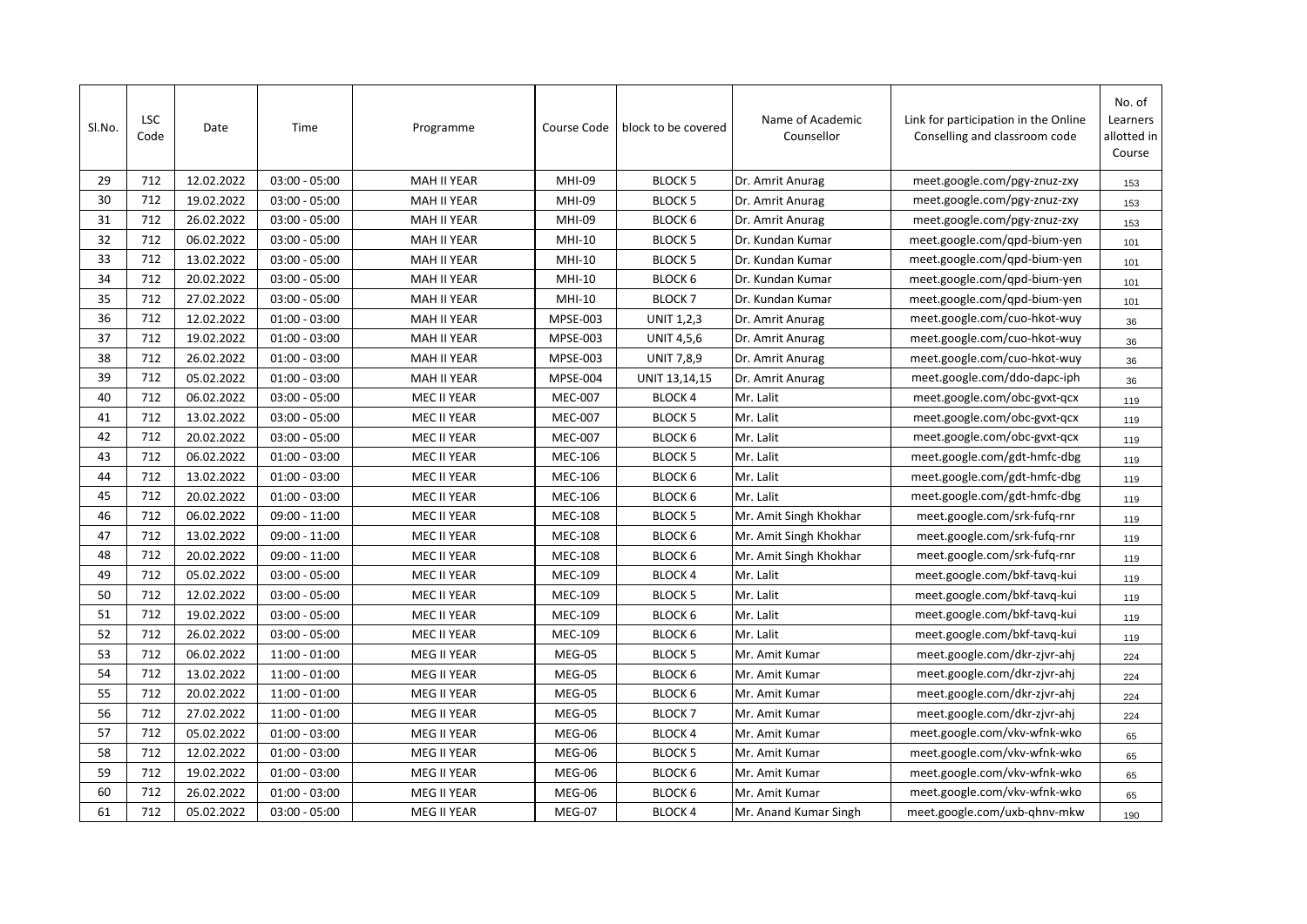| SI.No. | <b>LSC</b><br>Code | Date       | Time            | Programme          | Course Code     | block to be covered | Name of Academic<br>Counsellor | Link for participation in the Online<br>Conselling and classroom code | No. of<br>Learners<br>allotted in<br>Course |
|--------|--------------------|------------|-----------------|--------------------|-----------------|---------------------|--------------------------------|-----------------------------------------------------------------------|---------------------------------------------|
| 62     | 712                | 12.02.2022 | $03:00 - 05:00$ | MEG II YEAR        | MEG-07          | <b>BLOCK 5</b>      | Mr. Anand Kumar Singh          | meet.google.com/uxb-ghnv-mkw                                          | 190                                         |
| 63     | 712                | 19.02.2022 | $03:00 - 05:00$ | MEG II YEAR        | MEG-07          | <b>BLOCK 6</b>      | Mr. Anand Kumar Singh          | meet.google.com/uxb-qhnv-mkw                                          | 190                                         |
| 64     | 712                | 26.02.2022 | $03:00 - 05:00$ | MEG II YEAR        | MEG-07          | <b>BLOCK 6</b>      | Mr. Anand Kumar Singh          | meet.google.com/uxb-qhnv-mkw                                          | 190                                         |
| 65     | 712                | 06.02.2022 | 09:00 - 11:00   | MEG II YEAR        | MEG-14          | <b>BLOCK 5</b>      | Mr. Anand Kumar Singh          | meet.google.com/qfp-gdkv-tnm                                          | 69                                          |
| 66     | 712                | 13.02.2022 | $09:00 - 11:00$ | MEG II YEAR        | MEG-14          | <b>BLOCK 6</b>      | Mr. Anand Kumar Singh          | meet.google.com/qfp-gdkv-tnm                                          | 69                                          |
| 67     | 712                | 20.02.2022 | $09:00 - 11:00$ | MEG II YEAR        | MEG-14          | <b>BLOCK 7</b>      | Mr. Anand Kumar Singh          | meet.google.com/qfp-gdkv-tnm                                          | 69                                          |
| 68     | 712                | 27.02.2022 | 09:00 - 11:00   | MEG II YEAR        | MEG-14          | <b>BLOCK7</b>       | Mr. Anand Kumar Singh          | meet.google.com/qfp-gdkv-tnm                                          | 69                                          |
| 69     | 712                | 06.02.2022 | $01:00 - 03:00$ | MHD II YEAR        | MHD-05          | <b>BLOCK4</b>       | Dr. Avadesh Kumar              | meet.google.com/cmv-oses-wbd                                          | 76                                          |
| 70     | 712                | 13.02.2022 | $01:00 - 03:00$ | MHD II YEAR        | MHD-05          | <b>BLOCK 5</b>      | Dr. Avadesh Kumar              | meet.google.com/cmv-oses-wbd                                          | 76                                          |
| 71     | 712                | 20.02.2022 | $01:00 - 03:00$ | MHD II YEAR        | MHD-05          | <b>BLOCK 5</b>      | Dr. Avadesh Kumar              | meet.google.com/cmv-oses-wbd                                          | 76                                          |
| 72     | 712                | 27.02.2022 | $01:00 - 03:00$ | MHD II YEAR        | MHD-05          | <b>BLOCK 6</b>      | Dr. Avadesh Kumar              | meet.google.com/cmv-oses-wbd                                          | 76                                          |
| 73     | 712                | 06.02.2022 | $11:00 - 01:00$ | MHD II YEAR        | MHD-07          | <b>BLOCK 1</b>      | Dr. Avadesh Kumar              | meet.google.com/aga-otjd-zmd                                          | 76                                          |
| 74     | 712                | 13.02.2022 | $11:00 - 01:00$ | MHD II YEAR        | MHD-07          | <b>BLOCK 1</b>      | Dr. Avadesh Kumar              | meet.google.com/aga-otjd-zmd                                          | 76                                          |
| 75     | 712                | 20.02.2022 | $11:00 - 01:00$ | MHD II YEAR        | MHD-07          | <b>BLOCK 2</b>      | Dr. Avadesh Kumar              | meet.google.com/aga-otjd-zmd                                          | 76                                          |
| 76     | 712                | 27.02.2022 | $11:00 - 01:00$ | MHD II YEAR        | MHD-07          | <b>BLOCK 2</b>      | Dr. Avadesh Kumar              | meet.google.com/aga-otjd-zmd                                          | 76                                          |
| 77     | 712                | 05.02.2022 | $01:00 - 03:00$ | MHD II YEAR        | <b>MHD-11</b>   | <b>BLOCK 5</b>      | Dr. Santosh Kumar Pandey       | meet.google.com/ssr-axii-hcy                                          | 60                                          |
| 78     | 712                | 05.02.2022 | $03:00 - 05:00$ | MHD II YEAR        | <b>MHD-12</b>   | <b>BLOCK 4</b>      | Dr. Santosh Kumar Pandey       | meet.google.com/fzs-vxns-jhs                                          | 60                                          |
| 79     | 712                | 06.02.2022 | $01:00 - 03:00$ | MPA II YEAR        | MPA-015         | UNIT 12, 13, 14     | Ms. Tanya Fransz               | meet.google.com/rhw-dfze-uii                                          | 73                                          |
| 80     | 712                | 13.02.2022 | $01:00 - 03:00$ | <b>MPA II YEAR</b> | MPA-015         | UNIT 15, 16, 17     | Ms. Tanya Fransz               | meet.google.com/rhw-dfze-uii                                          | 73                                          |
| 81     | 712                | 20.02.2022 | $01:00 - 03:00$ | MPA II YEAR        | MPA-015         | UNIT 18, 19, 20     | Ms. Tanya Fransz               | meet.google.com/rhw-dfze-uii                                          | 73                                          |
| 82     | 712                | 27.02.2022 | $01:00 - 03:00$ | MPA II YEAR        | MPA-015         | <b>UNIT 21, 22</b>  | Ms. Tanya Fransz               | meet.google.com/rhw-dfze-uii                                          | 73                                          |
| 83     | 712                | 06.02.2022 | $03:00 - 05:00$ | MPA II YEAR        | MPA-016         | <b>UNIT 11,12</b>   | Ms. Tanya Fransz               | meet.google.com/jzb-kvfd-ymk                                          | 73                                          |
| 84     | 712                | 13.02.2022 | $03:00 - 05:00$ | <b>MPA II YEAR</b> | MPA-016         | UNIT 13, 14, 15     | Ms. Tanya Fransz               | meet.google.com/jzb-kvfd-ymk                                          | 73                                          |
| 85     | 712                | 20.02.2022 | $03:00 - 05:00$ | MPA II YEAR        | MPA-016         | UNIT 16, 17, 18     | Ms. Tanya Fransz               | meet.google.com/jzb-kvfd-ymk                                          | 73                                          |
| 86     | 712                | 27.02.2022 | $03:00 - 05:00$ | MPA II YEAR        | MPA-016         | UNIT 19, 20, 21     | Ms. Tanya Fransz               | meet.google.com/jzb-kvfd-ymk                                          | 73                                          |
| 87     | 712                | 05.02.2022 | $03:00 - 05:00$ | MPS II YEAR        | MGP-004         | <b>BLOCK 4</b>      | Ms. Priyanka                   | meet.google.com/ofi-cyyu-mhu                                          | 196                                         |
| 88     | 712                | 06.02.2022 | $09:00 - 11:00$ | MPS II YEAR        | MPSE-001        | UNIT 15, 16, 17     | Dr. Kiran Pal                  | meet.google.com/tsx-epdc-jqj                                          | 208                                         |
| 89     | 712                | 06.02.2022 | $11:00 - 01:00$ | MPS II YEAR        | <b>MPSE-002</b> | UNIT 15, 16, 17,18  | Dr. Kiran Pal                  | meet.google.com/hyv-kyex-cqo                                          | 22                                          |
| 90     | 712                | 12.02.2022 | $01:00 - 03:00$ | MPS II YEAR        | <b>MPSE-003</b> | UNIT 1,2,3          | Dr. Amrit Anurag               | meet.google.com/cuo-hkot-wuy                                          | 118                                         |
| 91     | 712                | 19.02.2022 | $01:00 - 03:00$ | MPS II YEAR        | MPSE-003        | <b>UNIT 4,5,6</b>   | Dr. Amrit Anurag               | meet.google.com/cuo-hkot-wuy                                          | 118                                         |
| 92     | 712                | 26.02.2022 | $01:00 - 03:00$ | MPS II YEAR        | MPSE-003        | <b>UNIT 7,8,9</b>   | Dr. Amrit Anurag               | meet.google.com/cuo-hkot-wuy                                          | 118                                         |
| 93     | 712                | 05.02.2022 | $01:00 - 03:00$ | MPS II YEAR        | MPSE-004        | UNIT 13, 14, 15     | Dr. Amrit Anurag               | meet.google.com/ddo-dapc-iph                                          | 213                                         |
| 94     | 712                | 12.02.2022 | $03:00 - 05:00$ | MPS II YEAR        | <b>MPSE-005</b> | <b>UNIT 1,2,3</b>   | Dr. Kiran Pal                  | meet.google.com/cpt-zxtr-fwx                                          | 13                                          |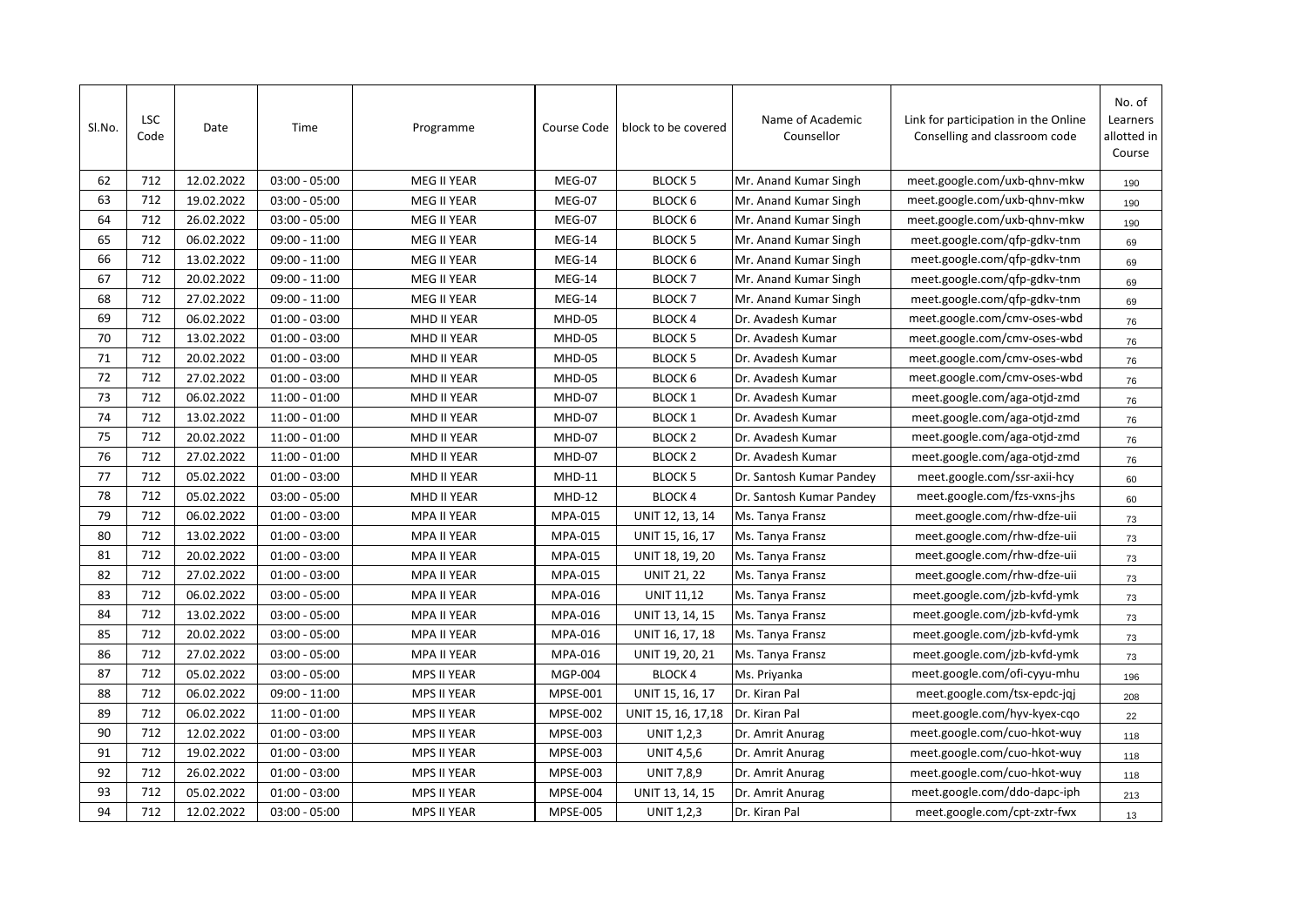| Sl.No. | <b>LSC</b><br>Code | Date       | Time            | Programme          | Course Code     | block to be covered | Name of Academic<br>Counsellor | Link for participation in the Online<br>Conselling and classroom code | No. of<br>Learners<br>allotted in<br>Course |
|--------|--------------------|------------|-----------------|--------------------|-----------------|---------------------|--------------------------------|-----------------------------------------------------------------------|---------------------------------------------|
| 95     | 712                | 19.02.2022 | $03:00 - 05:00$ | <b>MPS II YEAR</b> | <b>MPSE-005</b> | <b>UNIT 4,5,6</b>   | Dr. Kiran Pal                  | meet.google.com/cpt-zxtr-fwx                                          | 13                                          |
| 96     | 712                | 26.02.2022 | $03:00 - 05:00$ | <b>MPS II YEAR</b> | <b>MPSE-005</b> | UNIT 7,8,9, 10      | Dr. Kiran Pal                  | meet.google.com/cpt-zxtr-fwx                                          | 13                                          |
| 97     | 712                | 13.02.2022 | $09:00 - 11:00$ | MPS II YEAR        | <b>MPSE-006</b> | <b>UNIT 1,2,3</b>   | Dr. Kiran Pal                  | meet.google.com/wyo-qfpj-hiu                                          | 81                                          |
| 98     | 712                | 20.02.2022 | $09:00 - 11:00$ | MPS II YEAR        | <b>MPSE-006</b> | <b>UNIT 4,5,6</b>   | Dr. Kiran Pal                  | meet.google.com/wyo-qfpj-hiu                                          | 81                                          |
| 99     | 712                | 27.02.2022 | $09:00 - 11:00$ | MPS II YEAR        | <b>MPSE-006</b> | UNIT 7, 8, 9        | Dr. Kiran Pal                  | meet.google.com/wyo-qfpj-hiu                                          | 81                                          |
| 100    | 712                | 06.02.2022 | $03:00 - 05:00$ | MPS II YEAR        | <b>MPSE-007</b> | UNIT 1,2,3, 4       | Ms. Priyanka                   | meet.google.com/uhb-ysxh-tfs                                          | 227                                         |
| 101    | 712                | 13.02.2022 | $03:00 - 05:00$ | MPS II YEAR        | <b>MPSE-007</b> | UNIT 5, 6, 7        | Ms. Priyanka                   | meet.google.com/uhb-ysxh-tfs                                          | 227                                         |
| 102    | 712                | 20.02.2022 | $03:00 - 05:00$ | MPS II YEAR        | <b>MPSE-007</b> | UNIT 8, 9, 10       | Ms. Priyanka                   | meet.google.com/uhb-ysxh-tfs                                          | 227                                         |
| 103    | 712                | 27.02.2022 | $03:00 - 05:00$ | MPS II YEAR        | <b>MPSE-007</b> | UNIT 11,12, 13      | Ms. Priyanka                   | meet.google.com/uhb-ysxh-tfs                                          | 227                                         |
| 104    | 712                | 13.02.2022 | $11:00 - 01:00$ | MPS II YEAR        | <b>MPSE-008</b> | <b>UNIT 1,2,3</b>   | Dr. Maheep                     | meet.google.com/jgs-mvuc-njn                                          | 226                                         |
| 105    | 712                | 20.02.2022 | 11:00 - 01:00   | <b>MPS II YEAR</b> | <b>MPSE-008</b> | <b>UNIT 4,5,6</b>   | Dr. Maheep                     | meet.google.com/jgs-mvuc-njn                                          | 226                                         |
| 106    | 712                | 27.02.2022 | 11:00 - 01:00   | MPS II YEAR        | <b>MPSE-008</b> | <b>UNIT 7,8,9</b>   | Dr. Maheep                     | meet.google.com/jgs-mvuc-njn                                          | 226                                         |
| 107    | 712                | 06.02.2022 | $01:00 - 03:00$ | <b>MPS II YEAR</b> | <b>MPSE-009</b> | <b>UNIT 1, 2, 3</b> | Dr. Maheep                     | meet.google.com/ioo-eprm-hdw                                          | 12                                          |
| 108    | 712                | 13.02.2022 | $01:00 - 03:00$ | <b>MPS II YEAR</b> | <b>MPSE-009</b> | UNIT 4,5,6,7        | Dr. Maheep                     | meet.google.com/ioo-eprm-hdw                                          | 12                                          |
| 109    | 712                | 20.02.2022 | $01:00 - 03:00$ | MPS II YEAR        | <b>MPSE-009</b> | UNIT 8, 9, 10       | Dr. Maheep                     | meet.google.com/ioo-eprm-hdw                                          | 12                                          |
| 110    | 712                | 27.02.2022 | $01:00 - 03:00$ | <b>MPS II YEAR</b> | <b>MPSE-009</b> | UNIT 11,12,13       | Dr. Maheep                     | meet.google.com/ioo-eprm-hdw                                          | 12                                          |
| 111    | 712                | 06.02.2022 | $03:00 - 05:00$ | <b>MSO II YEAR</b> | MPA-016         | <b>UNIT 11, 12</b>  | Ms. Tanya Fransz               | meet.google.com/jzb-kvfd-ymk                                          | 58                                          |
| 112    | 712                | 13.02.2022 | $03:00 - 05:00$ | <b>MSO II YEAR</b> | MPA-016         | <b>UNIT 13, 14</b>  | Ms. Tanya Fransz               | meet.google.com/jzb-kvfd-ymk                                          | 58                                          |
| 113    | 712                | 20.02.2022 | $03:00 - 05:00$ | <b>MSO II YEAR</b> | MPA-016         | UNIT 15, 16, 17     | Ms. Tanya Fransz               | meet.google.com/jzb-kvfd-ymk                                          | 58                                          |
| 114    | 712                | 27.02.2022 | $03:00 - 05:00$ | <b>MSO II YEAR</b> | MPA-016         | UNIT 18, 19, 20     | Ms. Tanya Fransz               | meet.google.com/jzb-kvfd-ymk                                          | 58                                          |
| 115    | 712                | 06.02.2022 | 09:00 - 11:00   | <b>MSO II YEAR</b> | <b>MSOE-001</b> | <b>BLOCK 5</b>      | Ms. Tirthajani Panda           | meet.google.com/php-mfpm-wtx                                          | 180                                         |
| 116    | 712                | 13.02.2022 | 09:00 - 11:00   | <b>MSO II YEAR</b> | <b>MSOE-001</b> | <b>BLOCK 6</b>      | Ms. Tirthajani Panda           | meet.google.com/php-mfpm-wtx                                          | 180                                         |
| 117    | 712                | 20.02.2022 | 09:00 - 11:00   | <b>MSO II YEAR</b> | <b>MSOE-001</b> | <b>BLOCK 6</b>      | Ms. Tirthajani Panda           | meet.google.com/php-mfpm-wtx                                          | 180                                         |
| 118    | 712                | 27.02.2022 | 09:00 - 11:00   | MSO II YEAR        | <b>MSOE-001</b> | <b>BLOCK7</b>       | Ms. Tirthajani Panda           | meet.google.com/php-mfpm-wtx                                          | 180                                         |
| 119    | 712                | 06.02.2022 | $01:00 - 03:00$ | MSO II YEAR        | <b>MSOE-002</b> | <b>BLOCK4</b>       | Dr. Manju Pandey               | meet.google.com/izi-zjve-xbt                                          | 51                                          |
| 120    | 712                | 13.02.2022 | $01:00 - 03:00$ | MSO II YEAR        | <b>MSOE-002</b> | <b>BLOCK 4</b>      | Dr. Manju Pandey               | meet.google.com/izi-zjve-xbt                                          | 51                                          |
| 121    | 712                | 20.02.2022 | $01:00 - 03:00$ | MSO II YEAR        | <b>MSOE-002</b> | <b>BLOCK 5</b>      | Dr. Manju Pandey               | meet.google.com/izi-zjve-xbt                                          | 51                                          |
| 122    | 712                | 27.02.2022 | $01:00 - 03:00$ | MSO II YEAR        | <b>MSOE-002</b> | <b>BLOCK 5</b>      | Dr. Manju Pandey               | meet.google.com/izi-zjve-xbt                                          | 51                                          |
| 123    | 712                | 06.02.2022 | 11:00 - 01:00   | MSO II YEAR        | <b>MSOE-003</b> | <b>BLOCK 4</b>      | Ms. Tirthajani Panda           | meet.google.com/mjs-xzbn-hrp                                          | 166                                         |
| 124    | 712                | 13.02.2022 | 11:00 - 01:00   | MSO II YEAR        | <b>MSOE-003</b> | <b>BLOCK 4</b>      | Ms. Tirthajani Panda           | meet.google.com/mjs-xzbn-hrp                                          | 166                                         |
| 125    | 712                | 20.02.2022 | 11:00 - 01:00   | MSO II YEAR        | <b>MSOE-003</b> | <b>BLOCK 5</b>      | Ms. Tirthajani Panda           | meet.google.com/mjs-xzbn-hrp                                          | 166                                         |
| 126    | 712                | 27.02.2022 | 11:00 - 01:00   | MSO II YEAR        | <b>MSOE-003</b> | BLOCK <sub>6</sub>  | Ms. Tirthajani Panda           | meet.google.com/mjs-xzbn-hrp                                          | 166                                         |
| 127    | 712                | 05.02.2022 | $03:00 - 05:00$ | <b>MSO II YEAR</b> | MSOE-004        | <b>BLOCK 3</b>      | Ms. Archana Pandey             | meet.google.com/ehq-zdjw-xkz                                          | 162                                         |